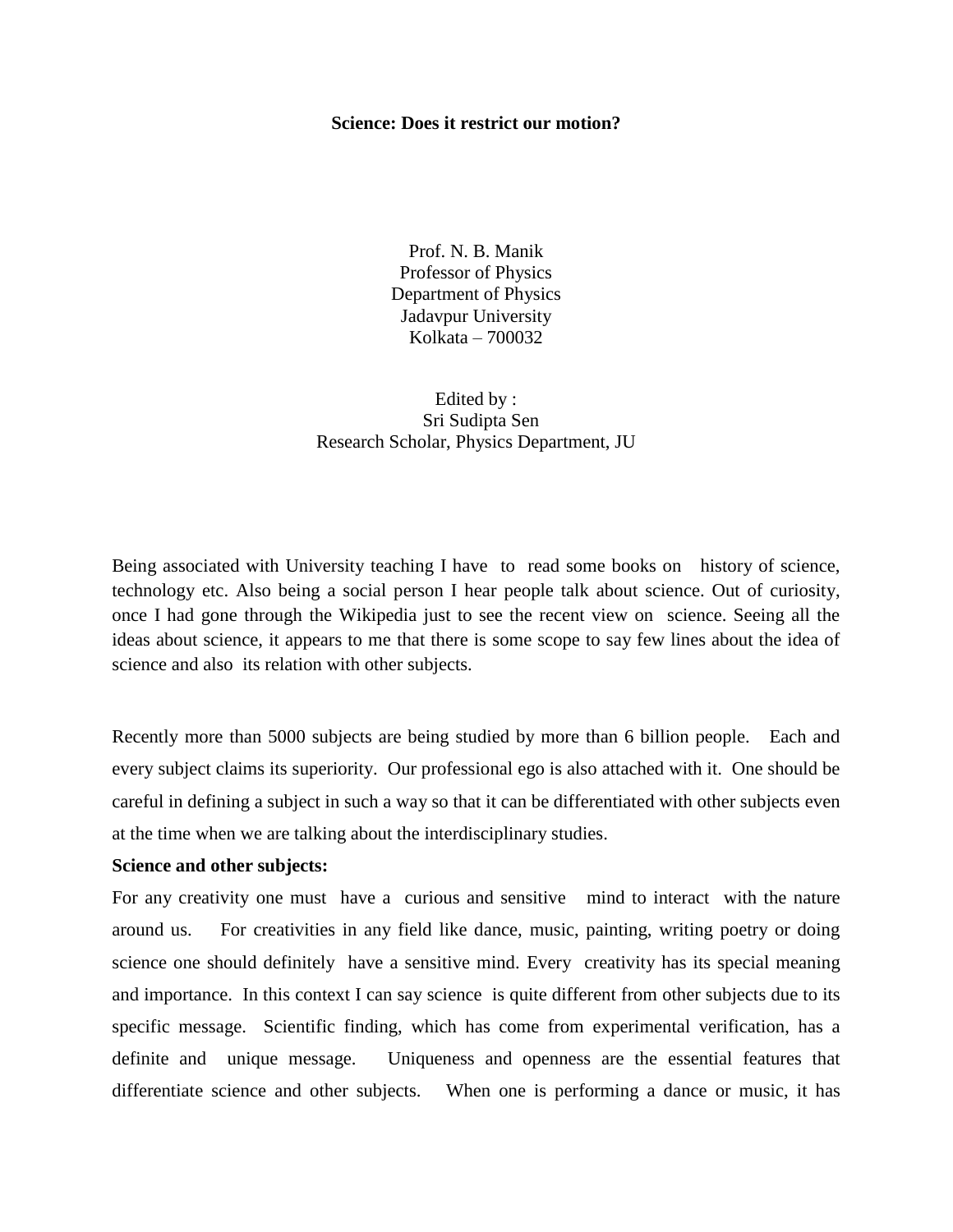different meaning to different people. Example of extreme free form of expression may be either dance, music or painting. The artist/creator creates it to convey one message but it may bring different meaning to others. Leaving the dance or painting, when one is writing a poetry, the message is little bit arrested though there is still different meaning for different persons. This message is gradually being arrested when we switch over to a prose and to a official letter and finally, a letter of a lawyer. By the draft of a lawyer, we like to convey a specific message. But again, it is not specific comparing the language of science. This message is absolutely restricted in science. Whenever I am mentioning a formula means it has no ambiguity and irrespective of people, place and time, this is unchanged. We have to accept it.

I have just mentioned about the unique message of science. I am not mentioning which subjects are good or which are bad. Creativity is always important in every sphere. But I just like to say that scientific findings have a unique message. It has some special appeal to resolve many ideas or debates. Even after satisfying the emotional mind, the logical mind should be satisfied. Without satisfying logical mind it is not possible to extend our mind after a certain level for which all the creativities come. Freedom or freeness of mind will not come. Apart from all the advantages of scientific study available in text books, I will mention some other points. Based on the scientific method one can formulate a stable and secured society. One can communicate people any where in this world with the language of science without any ambiguity.

#### **Development of science:**

In a few words I will mention the way scientific understanding is developed. Before the development of science people could not explain different natural events, particularly the natural calamities that came to him. According to his logical sense and existing knowledge at that time he assumed that, behind all these events, there is some power. When this power gets angry for the misbehaviors of the human beings, these natural calamities come as a punishment. There were many fights to come out from such ideas. Scientific knowledge played a major role in this context.

## **Advantages with scientific development or problem if scientific culture declines:**

As mentioned, scientific knowledge has the power to resolve many issues. When scientific culture/knowledge declines, definitely many other disturbances arise. Without the scientific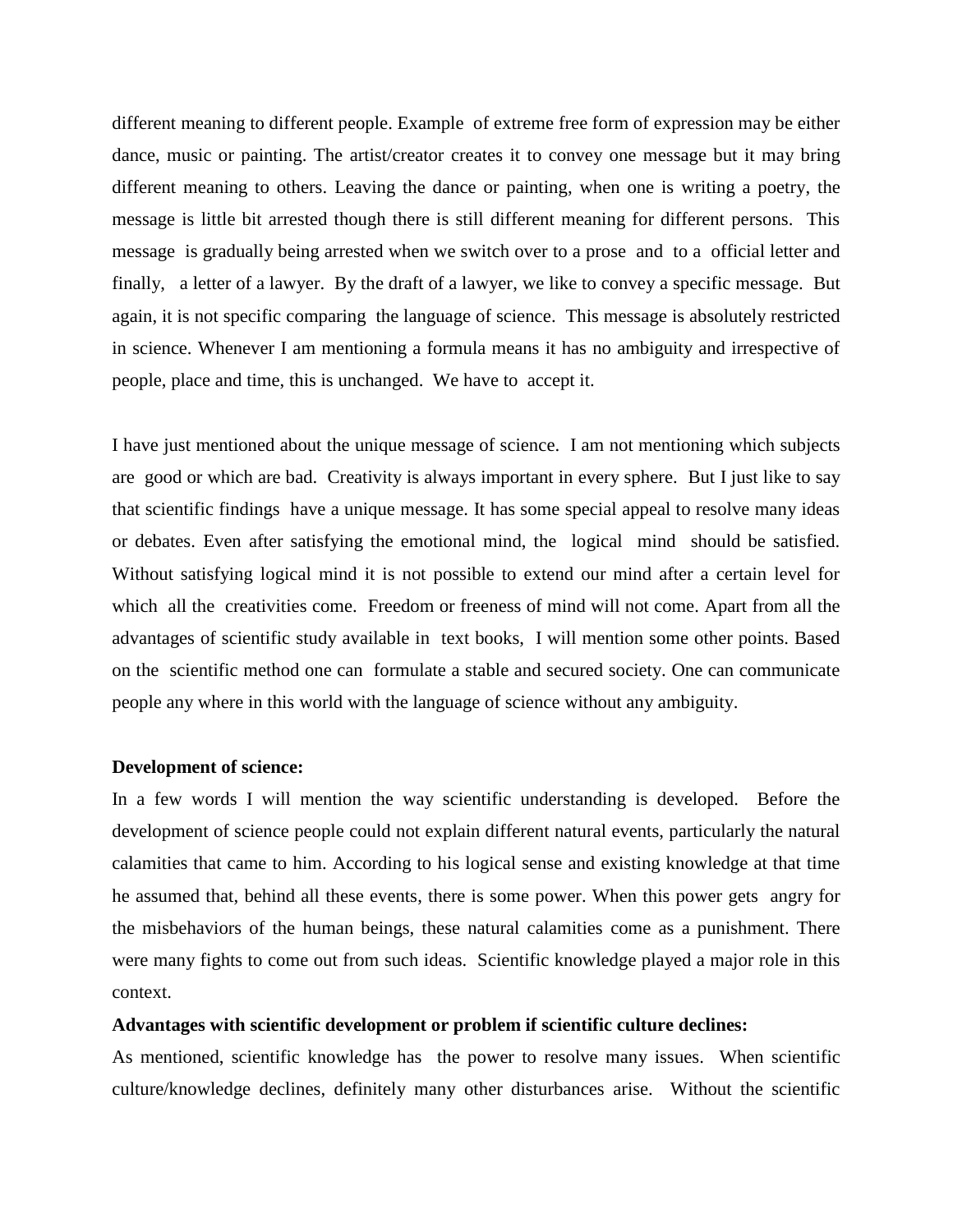findings one can put different opinions about one issue. Due to scientific findings we are bound to accept it. From the pre-historic times, one finds that conflicts exist between conventional ideas and scientific findings.

I will not extend this discussion. I am mentioning just to have some idea to correlate the importance of different subjects. On particular interest on any point may be elaborated. It is quite true that all of us should accept one field as our specialization. We should also follow our academic structure of the society. Based on scientific knowledge, different subjects on technology has been developed to make life stable, secured and comfortable. Again based on that so many other subjects on finance, management, amusements, business, personalities have come. Since those subjects have some practical importance of our day to day life in a regular way, there is a chance to lose the importance of scientific knowledge or the science will be redefined in a wrong way leaving its own appeal.

I will use one schematic diagram to highlight importance of science. As mentioned, science can resolve many issues and we can get ideas about the unknown world around us. Due to this scientific knowledge, some portion of this unknown world will be known to us and the remaining will still be unreached. Struggle will be there to know more and more about this unknown world. journey should not be stopped just by getting some comfort of this known world. May be there is a chance for getting much comfort in this journey.

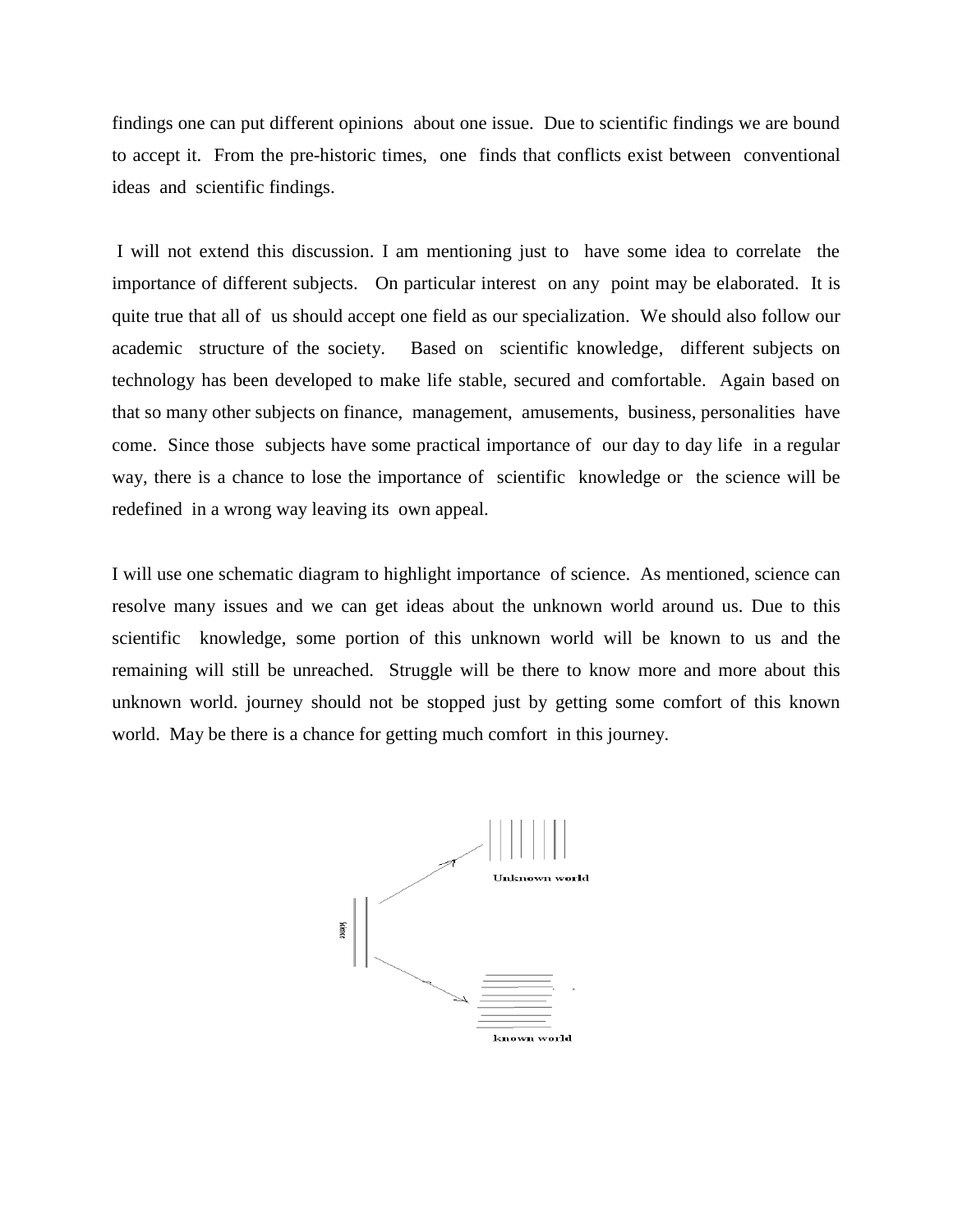Without scientific findings it is not possible to know about this unknown world and to extend our mind. More and more knowledge means one can expand his life accordingly. At every point, there is different charm and beauty.

#### **Does it restrict our freedom?**

Since science convey a specific message, the important question will arise whether science arrests our freedom or not. Sufficient discussion is needed with example on this point. If it arrests our motion, then again question will come whether it is desirable or not. Of course, scientific findings as it is based on experimental verification, restricts our freedom. Restriction of freedom is needed. Whenever we move on the road leaving its surrounding means our freedom is restricted.

# **Scientific methodology and other methodology :**

There is also a basic difference to study science and other branches of humanities. Since the scientific people are being guided by the experimental results and instrumentation, so it is not possible to go in the wrong way for a long time. Automatically one will be guided by the instruments based on which the scientific findings come. But in different subjects on humanities one should be very much prudent/ careful to handle any problem. There are sufficient chances that one may be misguided since there is none to guide him. In the name of helping people there will be reason for creating disturbances to others. Unnecessarily one will be forced to use excess ego, power and all other stupid tools.

## **Limitations of science:**

I have used many good words for science. But science has also its limitations. I will skip this part for the time being. I will just add one sentence. By using science one can predict the incident but the reason or the purpose of the happening of this incident and its necessity can not be described.

## **Conclusion:**

There is long standing debate on these issues. In this note I just like to say that science has a specific and unique message. This can really expand our mind. But some time due to many other